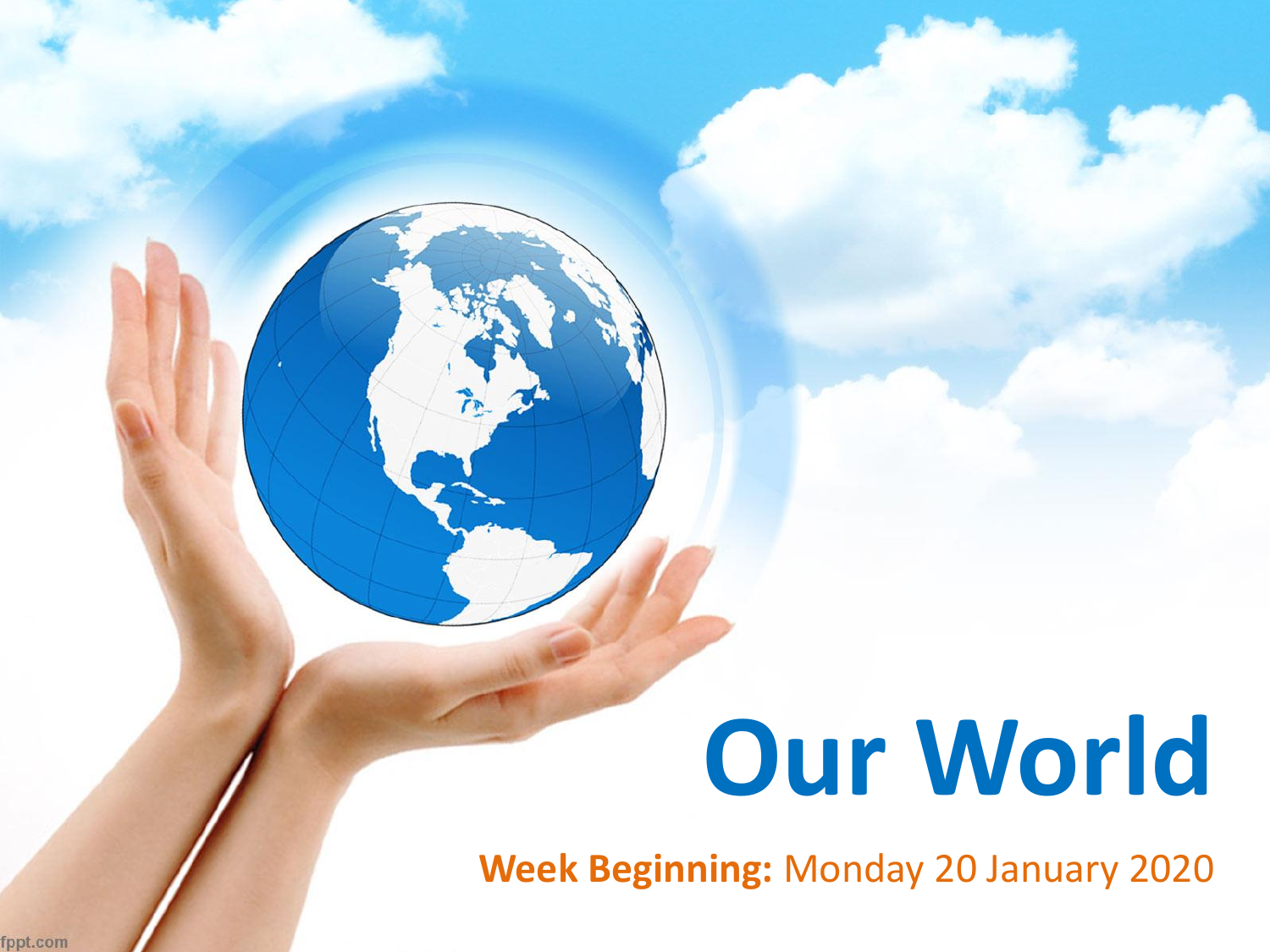## **This Week in Our World…**

This week the focus of **'Our World'** is the UN Convention on the Rights of the Child, Article 37. This is the Article of the month for January, chosen by the Respecting Rights Committee.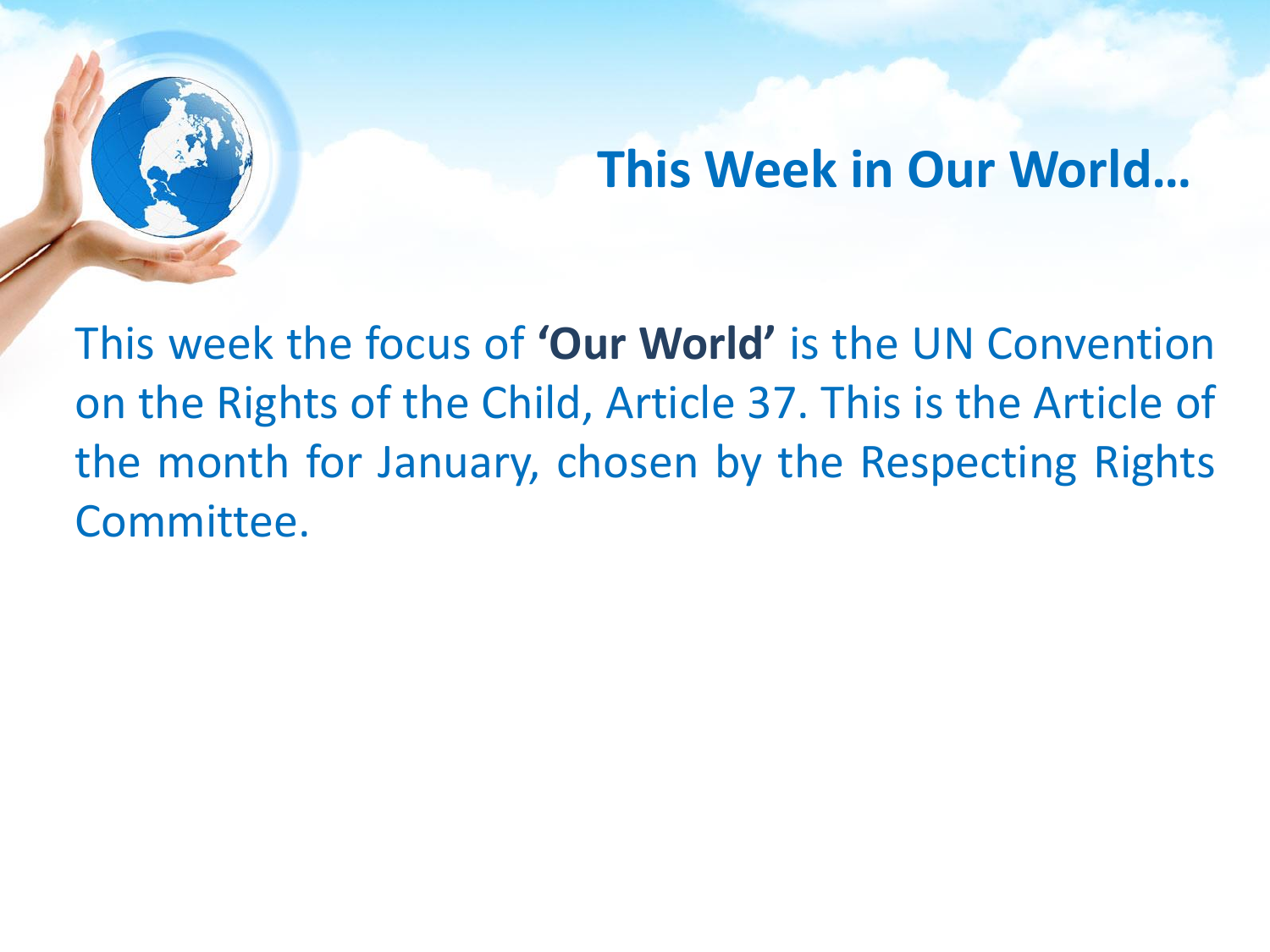### **In Child Friendly Language**

"Rights" are things every child should have or be able to do. All children have the same rights. These rights are listed in the UN Convention on the Rights of the Child. Almost every country has agreed to these rights. All the rights are connected to each other, and all are equally Important. Sometimes, we have to think about rights in terms of what is the best for children in a situation, and what is critical to life and protection from harm. As you grow, you have more responsibility to make choices and rdse your rights.



tay to belowing

make some floor the a bu han the edit to be cannel by your year.

index to special cars and belp of 9), as well as all the region as the

the sale is good shapped as<br>for the control of a site

**In case pos** 

can the indic to a good quality education .<br>A shipta - a ang yan dan alima<br>Anipasang yang uni yasa any and subjection ticlo 34<br>han fo opt tryin admit on the right to production from work the<br>you, and in host for your beauty and other<br>. If you work, you have therebye write

an the right to protection from hor<br>und from the ding tools.

stadio 34<br>Compiles Agina<br>Compiles Antoni

sen alumni sugarsh.<br>In seni a hundel ma

**Ades 43 to 54** 

ingle to best belp and far true

ъ

Can you find Article 37 on either/both posters in your classroom?

### **N CONVENTION THE CHILD**

ARTICLE 13 (freedom of expression) Every child must be free to express their thoughts and coinigns and to access all kinds of information, as long as it is within the law.

### ARTICLE 14 (treedom of thought, belief and religion)

Every child has the right to think and beleve what they choose and also to practise their religion, as long as they are not stopping other people from enjoying their rights. Governments must respect the rights and responsibilities of patents to guide their child as they grow up. in all decisions and actions that

ARTICLE 15 Hyestom of association! Every child has the right to meet with other children and to join groups and organisations, as long as this does not stop mments must do all they can to make other people from enjoying their rights.

> ARTICLE 16 pight to privacy) Every child has the right to privacy. The law should protect the child's private, family and home life, including protecting children from unlawful attacks that harm their regard solicies.

ARTICLE 17 (access to information from the media)<br>Every child has the right to reliable information from a variety of sources and governments should encourage the ARTICLE 6 (Me, survival and development) media to provide information that children can understand. Governments must help protect children from materials that could harm them.

### ARTICLE 18 (parental responsibilities) and state assistance)

Both parents share responsibility for bringing up their child and should always consider what is best for the child. Governments must support parents by creating support services for children and giving parents the help they reed to raise their children

### ARTICLE 19 (protection from violence, abuse and neglect

Governments must do all they can to ensure that children are protected from all forms of violence, abuse, neglect and bad treatment by their parents or anyone else who looks after them.

with their family! If a child cannot be looked after by

must give them special protection and nce. This includes making sure the child is provided with alternative can that is continuous and respects the child's culture, language and religion

Governments must oversee the process of adoption to make sure it is safe, bradyl and that it prioritiess children's best interests. Children should only be adopted outside of their country if they careed be placed with a family in their own country.

ARTICLE 24 (health and health services) Every child has the right to the best possible health. Governments must provide good quality health care, clean water, rastritious food, and a clean environment and education on health and well-being so that children can stay healthy. Richer countries must help poorer countries achieve this.

ARTICLE 25 (review of treatment in care) If a child has been placed away from harres for the purpose of care or protection for assemble, with a foster amily or in hospital), they have the right to a regular review of their treatment the way they are cared for and their wider circumstances

**ARTICLE 26 (social security)** Every child has the right to benefit from social security. Governments must provide spojal security, including financial support and other benefits, to families in need of assistance.

### ARTICLE 27 (adequate standard of Eving) Every child has the right to a standard of Iving that is good enough to meet their physical and social needs and support their development. Governments must help families who cannot afford to

provide this ARTICLE 28 (right to education) Primary education must be free and

must be available to every child. Discipline<br>in achools must respect children's dignity and their rights. Richer countries must help pooter countries achieve this. **ARTICLE 29 (goals of education)** 

Education must develop every child's sonality, talents and abilities to the full. It must encourage the child's respect for human rights, as well as respect for their parents, their own and other cultures, and the environment.

or indigenous groups)

use the language, customs and religion of their family, whether or not these are shared by the majority of the people in the country educe they live.

ARTICLE 31 (lettum, play and cultural Every child has the right to raise, play and take part in a wide range of cultural and artistic activities.

### ARTICLE 32 (child labour)

**ARTICLE 45** Governments must protect children hom economic exploitation and work that is Unical can provide expert advice and dangerous or might harm their health, assistance on children's rights. development or education. Governments result pat a minimum age for children to work and eraure that work conditions are sale and appropriate.

### PTUMAL PROTOCOLS There are three agreements, called

Optional Protocols, that strengthen the Convention and add further unique table for children. Thay are optional

ARTICLE 36 (other forms of exploitation) Gregoria

nts must protect children from all other forms of exploitation. for example the exploitation of children for political activities, by the media or for medical research

 $unice<sub>1</sub>$ 

UNITED KINGDOM

### **ARTICLE 37 Onhumane treatment**

and detention! Children must not be tortuned. sentenced to the death penalty or suffer other cruel or degrading treatment or punishment. Children should be arrested, detained or imprisoned only as a last resort and for the shortest time possible. They must be treated with respect and care, and be able to keep in contact with their family. Children must not be put in prison with adults.

ARTICLE 38 (war and armed conflicts) Governments must not allow children under the age of 15 to take part in war or join the armed forces. Government must do everything they can to protect and care for children affected by war and arread conflicts.

### ARTICLE 39 (recovery from trauma

and reintegration)<br>Children who have experienced neglect, abuse, exploitation, torture or who are lebes evison taurt way to arrely support to help them recover their health.

### Every child has the right to an education.

**ARTICLE 40 Buyerile ketical** different forms of secondary education

### **ARTICLE 30 schildren from minority**

their invitediate family. the povemment

*<u>Phair parent</u>* **VISI COLESY TARR** 

ARTICLE 21 (adoption)

3.8.22 pakanaa childh

ARTICLE 33 (drug abuse) Governments must protect children from

that diamal case of decays and from battery

dignity, salf-respect and spcial like

A child accused or guilty of breaking the law must be treated with dignity and respect. They have the right to legal assistance and a fair trial that takes account of their age. Governments must set a minimum age for children to be tried in a criminal court and manage a justice system that enables children who have been in conflict with the law to

neintegrate into society. ARTICLE 41 (respect for higher

### (ubudamal atangkan

If a country has lews and standards that go further than the present Convention,<br>then the country must keep these favor.

ARTICLE 42 (knowledge of rights) Governments must actively work to make sure children and adults know about the Convention.

The Convention has 54 articles in total Articles 43-54 are about how adults and governments must work logather to make even all children can enjoy all their rights, including

Every child has the right to learn and

ARTICLE 20 schildren smable to live

Sume them harm. sunification) vid quickly and

ensure that children survive and develop to their full potential. **ARTICLE 7 @irth registration, name,** nationality, carel Every child has the right to be registered at birth, to have a name and nationality, and,

### as far as possible, to know and be cared for by their parents.

**INTICLE B garatection and preservation** identity)

vry child has the right to an identity.

wrements must respect and protect<br>right, and prevent the child's name, ality or family relationships from changed unlawfully.

**19 (separation from parenta)** yeat not be asparated from their Virust their will unless it is in their v that excernale. If a content in lecting a child). Children have apparated have the vitact with both parents

provide quidance and direction to their child as they grow up, so that they fully enjoy their rights. This must be done in a way that recognises the child's increasing

Ø\$

it <sub>dil</sub> ä

经

 $\mathbf{o}$ 

unic

### ating systems and passing laws that mote and protect children's rights. **/KTICLE 5 (parental guidance and a** child's evolving capacities)<br>Governments must respect the rights and responsibilities of parents and carers to

capacity to make their own choices

Governments must do all they can to

Every child has the right to life

LE 4 (implementation of

every child can enjoy their rights by

swertioni

**Akard** 

every child<br>shakever their

on, language.

status schatego

Afterlever their family

cent interests of the child)

its of the child must be a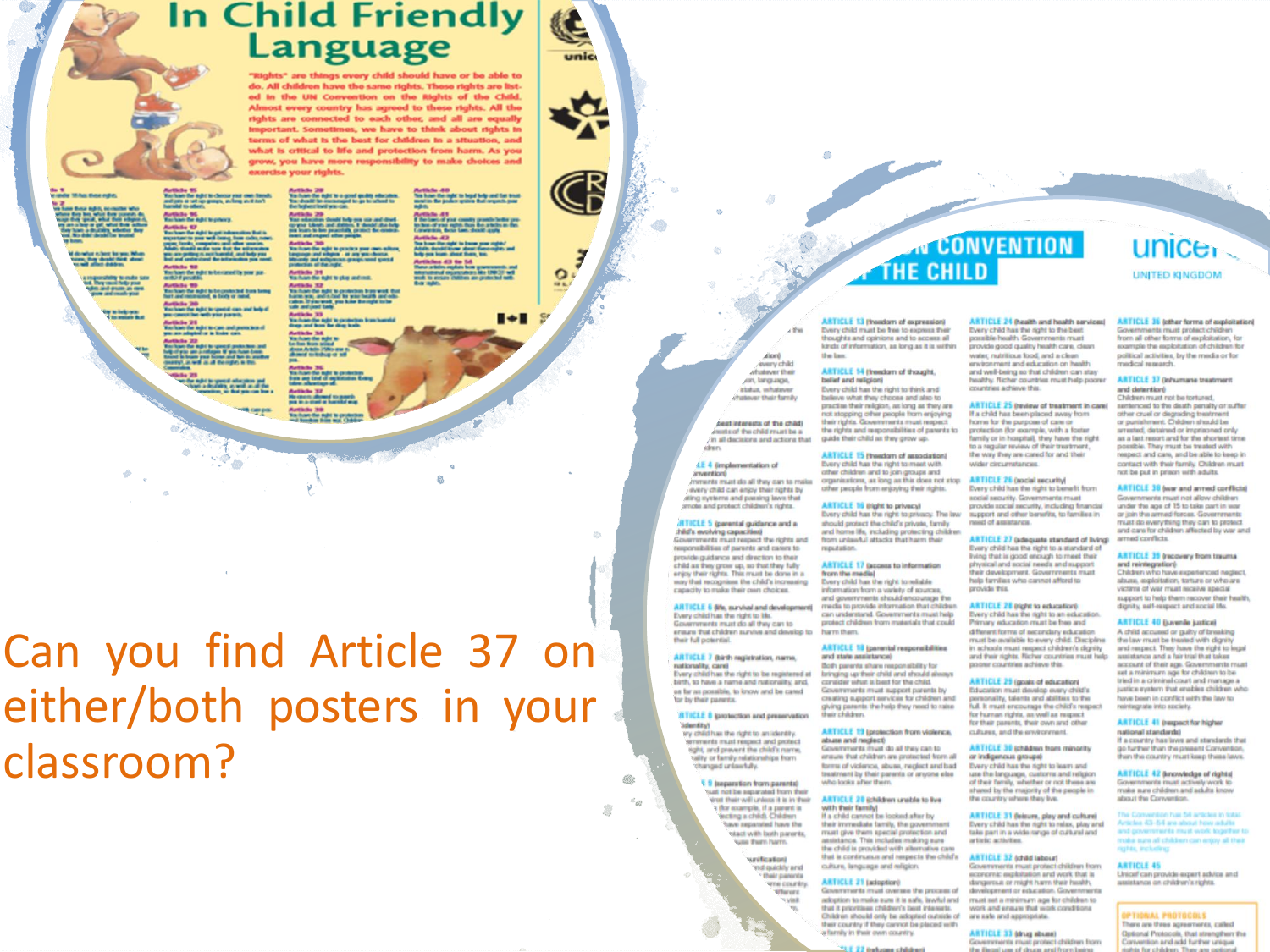



## **What is it?**

## **Article 37**

No one is allowed to punish you in a cruel or harmful way.

fppt.com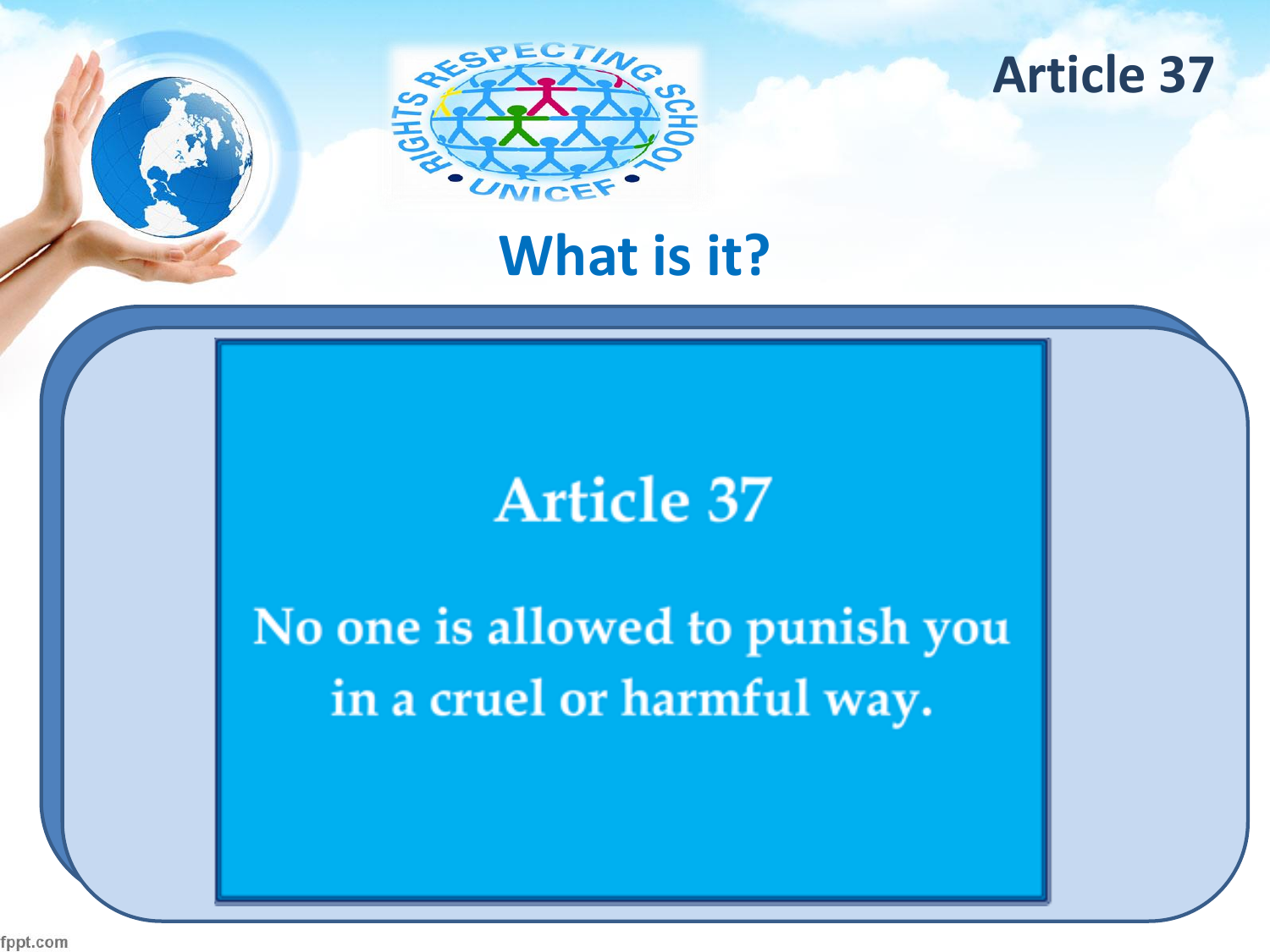

### **Article 37**

## **In School**

Article 37 ensures that children are not punished in a cruel of harmful way. It also ensures that if children break the law, they have rights to be treated differently from how adults are treated.

In school, we have a Behaviour Policy that clearly states the expectations for the behaviour of children and the consequences if children do not stick to these expectations. This could be seen as a punishment and is therefore not cruel or harmful to any children.

In each classroom, there is a Reach for the Stars chart, where children's good behaviour is celebrated and if children do not behave appropriately they will potentially stay in for five minutes of playtime. This in line with Article 37 because it is not cruel or harmful.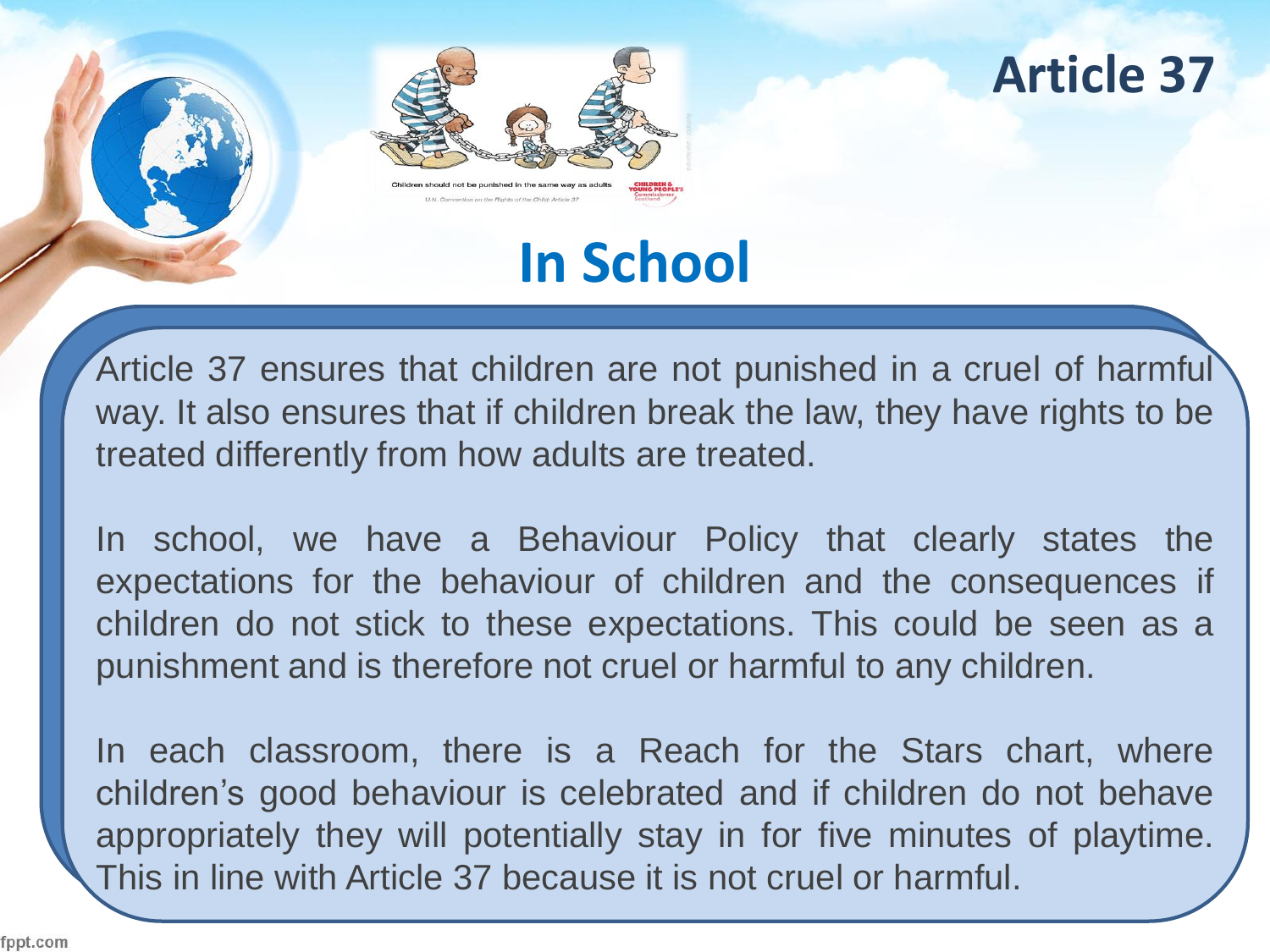



## **Discussion**

In groups, discuss:

When/where Article 37 might be important as well as in school?

Why should children be treated differently than adults if they have broken the law?

Who should you talk to if you felt you were punished in a cruel or harmful way?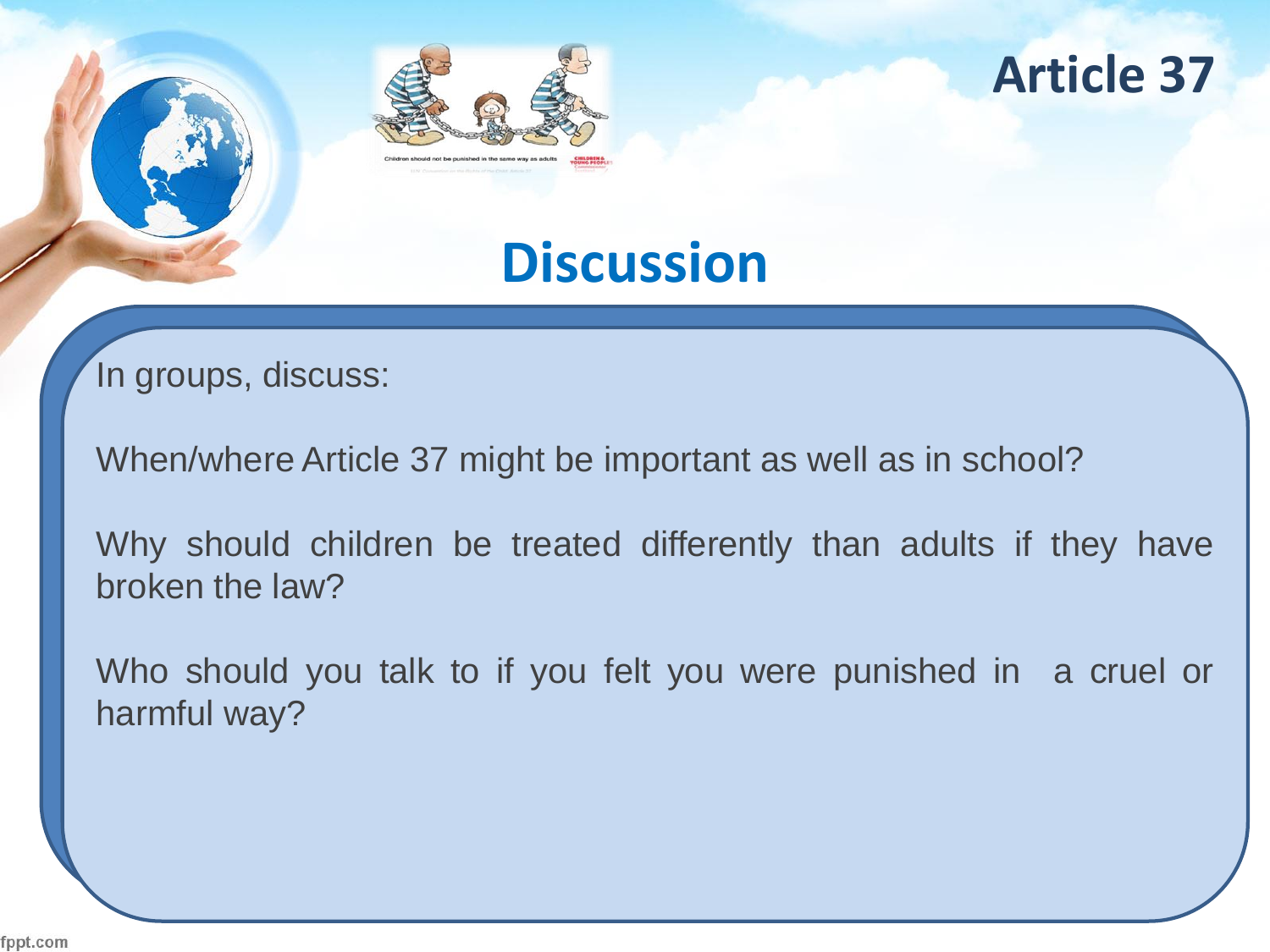## **Vocabulary Focus**



### **Expectation (noun)**

To have the belief that something is likely to happen